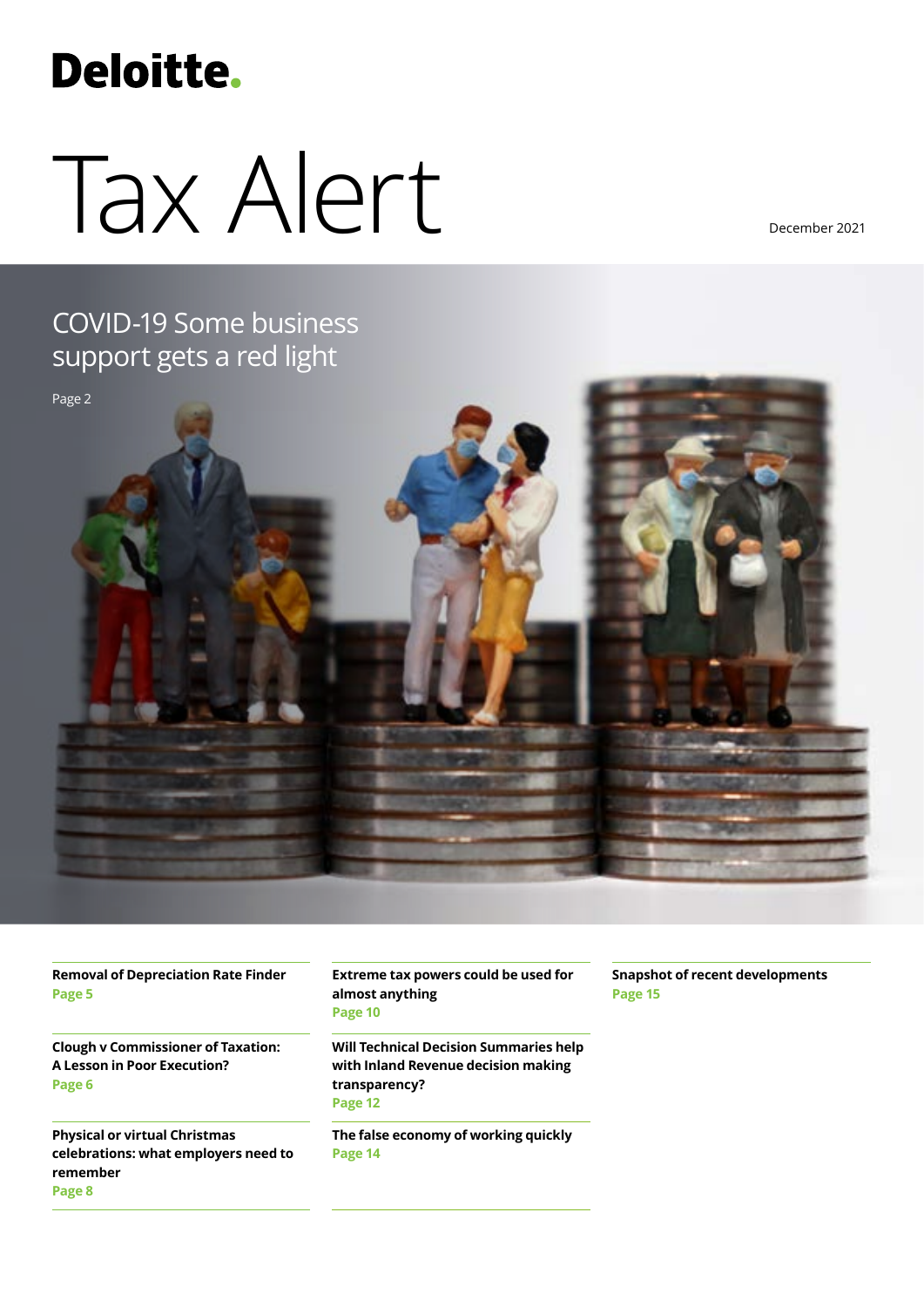### <span id="page-1-0"></span>COVID-19 Some business support gets a red light

By Robyn Walker



As we farewell the "Alert Level" system on Friday 3 December 2021, we inevitably farewell some of the business support options which have a link to Alert Levels. The Wage Subsidy requires part of New Zealand to be at Alert Level 3 and the Resurgence Support Payment requires part of New Zealand to be at Alert Level 2; the 4 tier Alert Level system doesn't easily collapse into a traffic light system, and we therefore see the end of these two schemes with them closing after the 8th and 6th payments respectively. The Government has advised that there will be a "Transitional Payment" available to mark the end of the Wage Subsidy and the Resurgence Support Payment. The Transition Payment will have the same criteria as the Resurgence Support Payment and will be administered by Inland Revenue. It will be a payment of \$4,000 + \$400 per FTE (to a maximum of 50 FTEs or \$24,000) and applications will

open on Friday 10 December. No further business support is intended to be made available (noting that the Leave Support Scheme and Short Term Absence Payment do remain available), but this will be reevaluated in the new year. If a decision is made that further support is needed, it is anticipated it will only be provided to businesses complying with vaccine certificate requirements and operating in parts of New Zealand which are in "red".

With the Wage Subsidy and Resurgence Support Payment coming to an end, it's important that businesses consider whether they have a need for further support, and whether (if they've not claimed to date) applications should be made for the existing support.

It's important to note that applications for the first 3 rounds of the Resurgence Support Payment closed on **1 December**  2021, and rounds 4 – 6 close on

**13 January 2022.** The closing date for the Transitional Payment is 13 January 2022.

#### **The Wage Subsidy**

An eighth round of the Wage Subsidy opened on Friday 26 November and applies where there is a 40% reduction in revenue between 23 November – 6 December 2021 due to Alert Level 3 settings or the application of the COVID-19 Protection Framework in Auckland. Applications close at 11:59pm no Thursday 9 December 2021.

The wage subsidy settings have remained steady throughout the eight rounds of the scheme. [Our previous articles](https://www2.deloitte.com/nz/en/pages/tax/articles/considerations-in-relation-to-the-wage-subsidy.html) summarise how the Wage Subsidy works. The number of businesses claiming the wage subsidy has been steadily declining, the following table outlines the claims made for the first six rounds of the Wage Subsidy: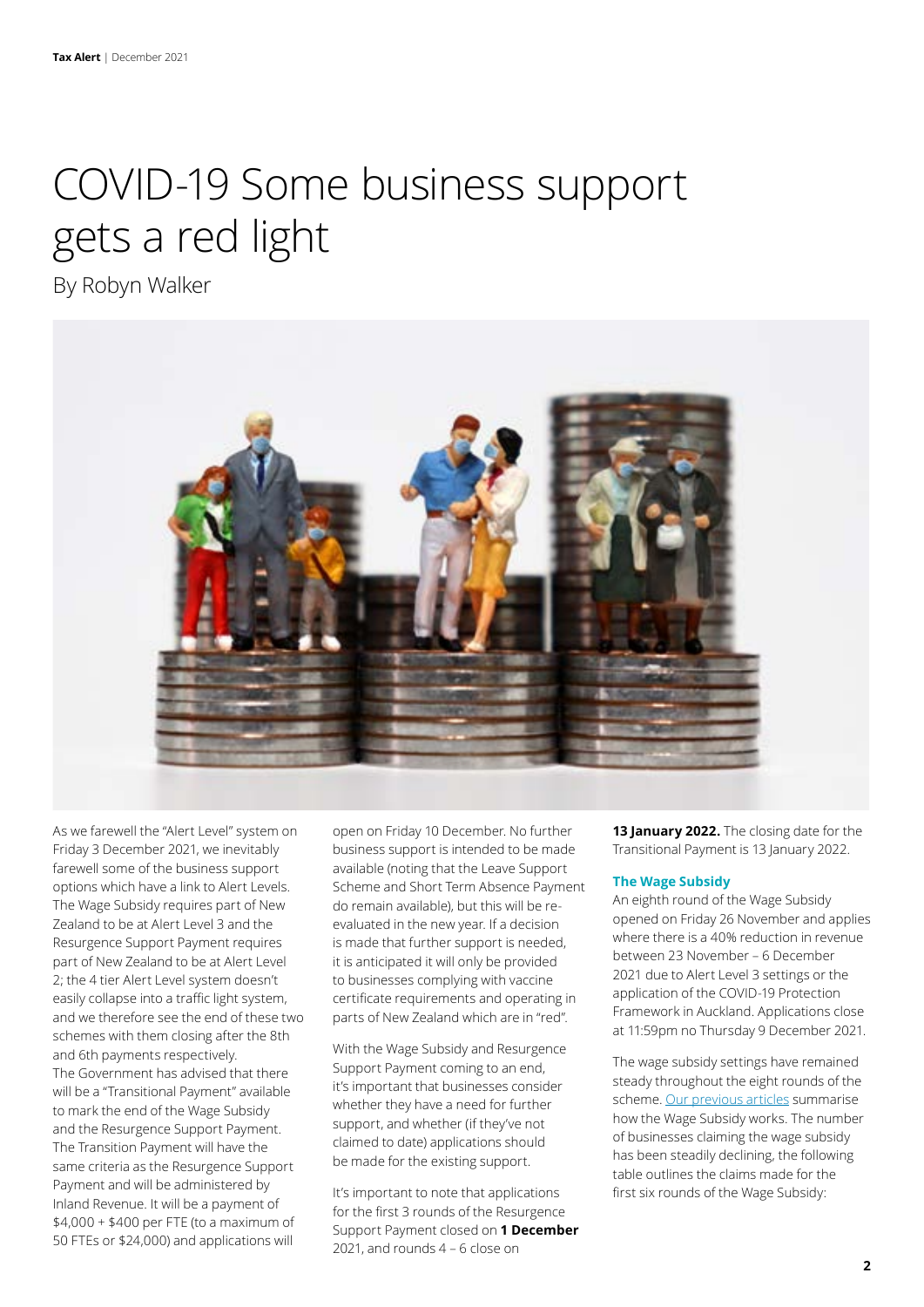| <b>Wage Subsidy Round</b> | <b>Total applications</b> | <b>Approved applications</b> | Amount Paid (\$000) |
|---------------------------|---------------------------|------------------------------|---------------------|
| WS#1                      | 342,288                   | 289,224                      | \$1,326,681         |
| <b>WS#2</b>               | 265,374                   | 222,960                      | \$933,435           |
| WS#3                      | 191,580                   | 160,392                      | \$614,477           |
| <b>WS#4</b>               | 155,547                   | 136,881                      | \$474,122           |
| <b>WS#5</b>               | 141,459                   | 124,944                      | \$427,436           |
| WS#6                      | 130,962                   | 113,409                      | \$366,604           |
| <b>Total</b>              | 1,2267,210                | 1,047,810                    | \$4,142,755         |

\*claim data is available from the Ministry of Social Development each week, the data above is updated as of 19 November 2021.

#### **Resurgence Support Payment**

The Resurgence Support Payment (RSP) has gone through a number of changes during this outbreak. Originally it was intended to be a single payment but has instead has had six rounds of payments available. The value of the RSP doubled from the fifth round.

Details of the RSP eligibility criteria are available [here](https://www2.deloitte.com/nz/en/pages/tax/articles/covid-19-what-government-support-is-available-for-businesses.html).

| <b>RSP payment</b>          | <b>Revenue loss period</b>            | <b>Payment amount</b>                        | <b>Application closing date</b> |
|-----------------------------|---------------------------------------|----------------------------------------------|---------------------------------|
|                             | 17 August 2021 -<br>1 November 2021   | $$1,500 + $400$ per FTE<br>(maximum 50 FTEs) | Closed 1 December 2021          |
| $\overline{2}$              | 8 September 2021 -<br>1 November 2021 | $$1,500 + $400$ per FTE<br>(maximum 50 FTEs) | Closed 1 December 2021          |
| 3                           | 1 October 2021 -<br>1 November 2021   | $$1,500 + $400$ per FTE<br>(maximum 50 FTEs) | Closed 1 December 2021          |
| 4                           | 22 October 2021 -<br>1 December 2021  | $$1,500 + $400$ per FTE<br>(maximum 50 FTEs) | <b>13 January 2022</b>          |
| 5                           | 5 November 2021 -<br>1 December 2021  | \$3,000 + \$800 per FTE<br>(maximum 50 FTEs) | <b>13 January 2022</b>          |
| 6                           | 19 November 2021 -<br>1 December 2021 | \$3,000 + \$800 per FTE<br>(maximum 50 FTEs) | <b>13 January 2022</b>          |
| <b>Transitional Payment</b> | 3 October 2021 -<br>9 November 2021   | \$4,000 + \$400 per FTE<br>(maximum 50 FTEs) | <b>13 January 2022</b>          |

As of 18 November, the following amounts have been paid out under the first five rounds of the RSP:

| <b>RSP payment</b> | <b>Number of customers</b> | Amounts paid (\$000) |
|--------------------|----------------------------|----------------------|
|                    | 212,030                    | \$632,778            |
|                    | 130,458                    | \$374,076            |
|                    | 95,164                     | \$260,754            |
| $\overline{4}$     | 70,582                     | \$189,281            |
|                    | 37,532                     | \$190,694            |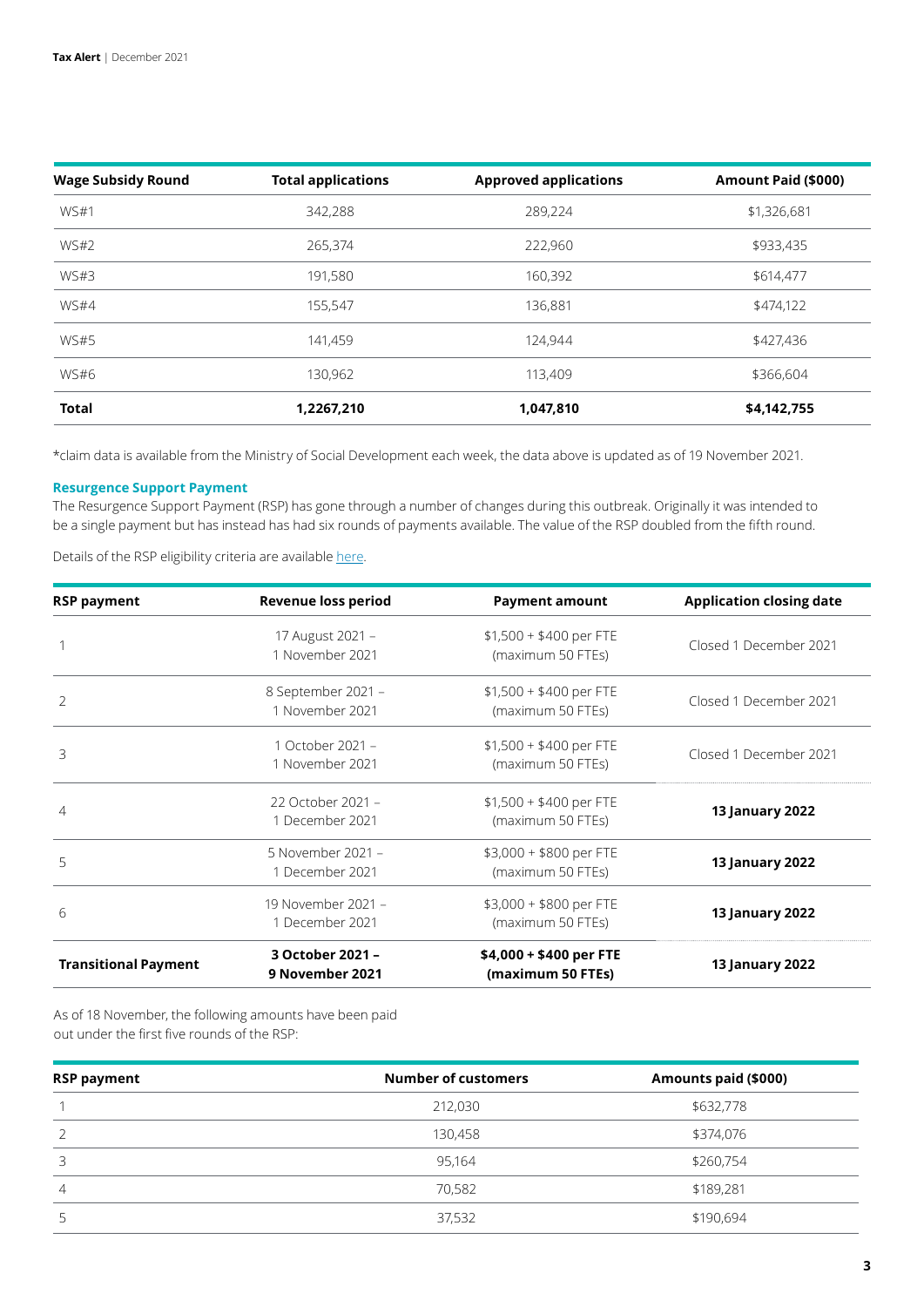The existing Small Business Cash Flow Loan Scheme, Leave Support Scheme and Short-Term Absence Payment should remain available for businesses to access, these schemes are not directly connected to the Alert Level framework. The Leave Support Scheme will be moving from a fortnightly to a weekly payment to reflected reduced isolation timeframes.

#### **Housekeeping**

As New Zealand gradually returns to a more "normal" state, it's important that businesses which have accessed either the Wage Subsidy or the RSP ensure that they have met all the relevant eligibility criteria. The Wage Subsidy, in particular, has been run on a high-trust model and businesses were able to claim the subsidy on the basis of anticipated revenue losses. A number of subjective criteria also need to be satisfied for both the Wage Subsidy and the RSP. We've found in many instances that minimal effort has been put toward documenting eligibility beyond the objective revenue loss test. It is a requirement of both schemes that evidence is prepared and held available for review.

**Other support Contact Contact Contact** Given all receipts of the <u>[Wage Subsidy](https://services.workandincome.govt.nz/eps/search)</u> **Contact** and the [RSP](https://myir.ird.govt.nz/eservices/home/_/) can be seen on public registers, those who have claimed these payments should be verifying entitlements and making repayments to the extent eligibility criteria have not been met. Obviously, all claims could be reviewed by either the Minister of Social Development or Inland Revenue, but we've also seen an increasing number of businesses having claims queried as part of external audits and also when a business sale is being contemplated. We strongly urge everyone to ensure documentation is in place. You can read more about getting audit-ready [here](https://www2.deloitte.com/nz/en/pages/tax-alerts/articles/preparing-for-a-wage-subsidy-audit.html).

> For more information about how your business can be supported through this COVID-19 outbreak, please contact your usual Deloitte advisor.



**Robyn Walker Partner** Tel: +64 4 470 3615 Email: robwalker@deloitte.co.nz

#### Rental Agreements: Ensure your GST housingkeeping is in order

Since the advent of COVID-19 lockdowns, many businesses have suffered significant downturns in their revenue and several landlords have granted reductions to commercial rental charges to assist their commercial tenants. In addition, many commercial tenants have disputed the amount of rent that they are required to pay to their landlords. In light of this, it is important not to forget about GST on rental payments as it can often add significant unforeseen costs as well as penalties and interest if ignored.

Many commercial landlords will be on the invoice basis, where a GST output obligation is imposed at the earlier of when an invoice is issued, or payment is received. Importantly in the COVID-19 environment for GST invoice basis landlords, it is irrelevant if your client has not paid and is disputing the amount, if a valid invoice has been issued, GST output is still payable by the landlord to Inland Revenue.

Frequently for commercial rental charges, a "perpetual invoice" would have been issued at the start of the lease, setting out the rental payments and when they fall due.

If adjustments are agreed between the parties to reflect changes in rental payments, a GST credit or debit note must be issued. The requirements for a credit or debit note are similar to a GST tax invoice with the required 'tax invoice' wording replaced with 'credit note' or 'debit note'.

Changes proposed in the Taxation (Annual Rates for 2021–22, GST, and Remedial Matters) Bill signal a move away from paper-based invoicing systems, and changes to the requirements for credit and debit notes. But there will still be a need to communicate the adjustments if earlier information showing a higher amount of GST payable had been issued by the landlord.

It is also important to consider the accounting implications for the lessor, due to the reduced rental income over the term of the lease.

For more information contact your usual Deloitte advisor.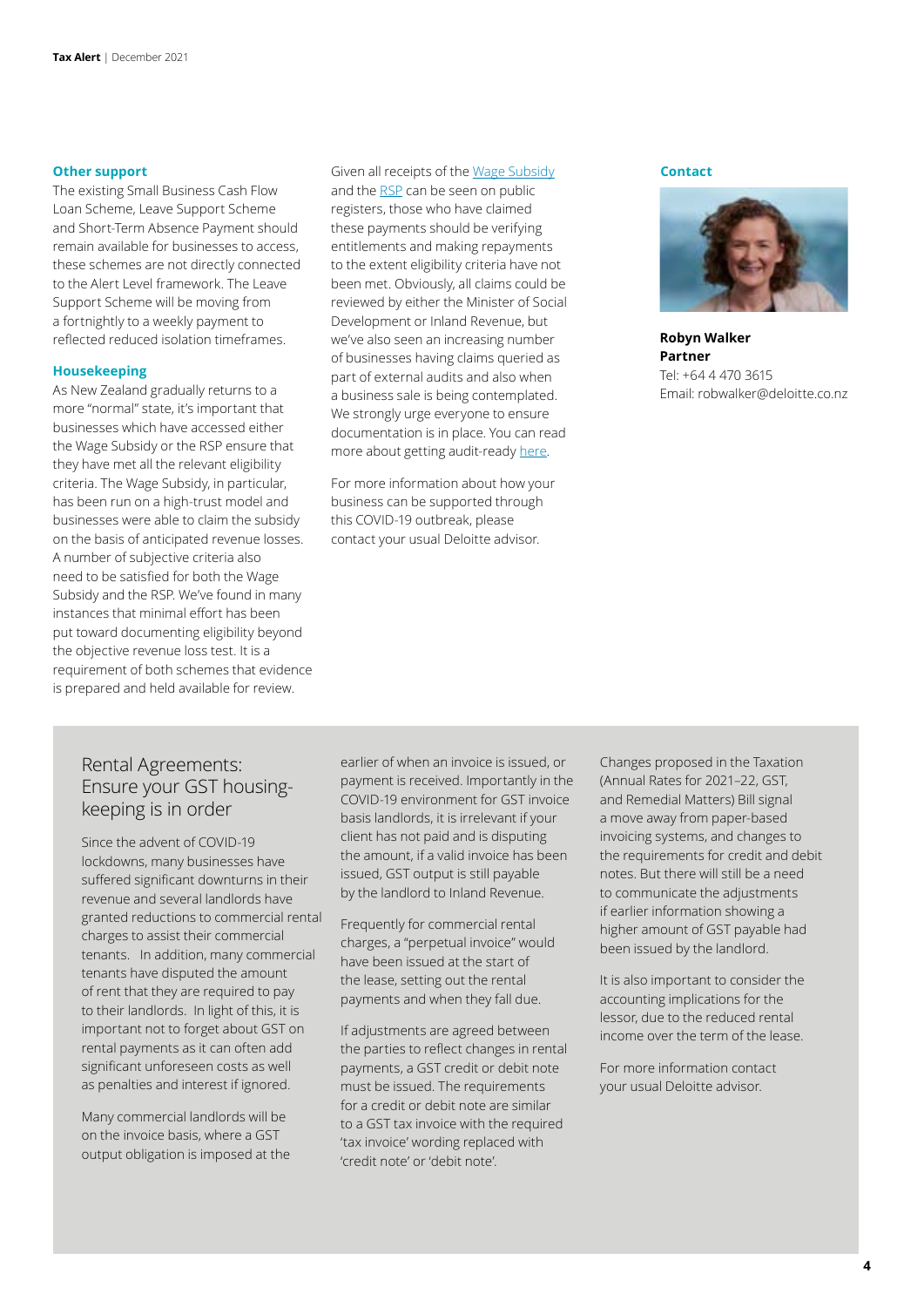### <span id="page-4-0"></span>Removal of Depreciation Rate Finder

By Veronica Harley & Melissa Parmar



Inland Revenue has recently removed its handy depreciation rate finder tool from its website for an upgrade, as part of their Business Transformation project. In the meantime, while a new tool is being developed (likely to be available sometime after March 2022), the rates of depreciation will need to be manually looked up using the IR 265, which is the published schedule of general depreciation rates. As a result, there may be more scope for errors when undertaking a manual process of choosing a rate. There is a correct process for determining the correct depreciation rate that applies to an asset – it is not a matter of choosing the highest rate that may "fit" an item if several might be relevant.

To find the depreciation rate, the taxpayer must firstly look at the asset class descriptions in the industry and asset categories in the Commissioner's Table of Depreciation Rates. If there is an appropriate industry category for the taxpayer's relevant industry and the asset is specifically listed, then the taxpayer must use that depreciation rate. If the item is listed in the industry category, there is no need to look at the asset categories.

However, if the asset is specifically listed in an industry category which is not the taxpayer's main industry, then that depreciation rate is used only if the asset in question is used in a similar way to how it is used in the industry. Therefore, the nature of the item and how the item is used by the taxpayer will be a relevant consideration in determining the appropriate depreciation rate.

If the asset is not listed under an industry category, then the general asset categories should be looked at to find the applicable rate. If an applicable rate is not located from the asset categories, the default rate under the industry or asset category may be used. The rate adopted should be the one which is most appropriate in terms of how the asset is used.

If more than one asset class description fits an item of depreciable property i.e. where the description in a default rate asset class and the description in a more specific asset class describes the item, then the depreciation rate for the item in the more specific asset class is the applicable rate. The asset class description must be the description that most accurately describes the taxpayer's item of depreciable property, so caution is advised in making these considerations.

#### **Example:**

An example of an asset that appears in both the industry and the asset categories are "sterilisers".

Under the "Meat and fish processing (MEAT)" industry category, sterilisers are specified as an asset. Sterilisers are also specified in the "Medical and Medical Laboratory" industry category. However, sterilisers (where not used in a medical laboratory) are also specified in the asset category under "Scientific and Laboratory Equipment".

It is important that the more specific

industry class rate is used. Therefore, if the taxpayer is in the MEAT industry, then that rate should be used for sterilisers (13% DV) or if they are in the Medical and Medical Laboratory industry, that rate should be used for sterilisers (10% DV).

If they are not in the MEAT or Medical and Medical Laboratory industry but use the asset in a similar way to that of either industry, then the corresponding rate can also be used. If they are not part of either industry and do not use the asset in a similar way, then the rate under the Scientific and Laboratory Equipment asset category can then be used (10% DV). The specific industry and the use of the asset will determine the rate.

#### **Conclusion**

For the next few months at least, there will be no access to the depreciation rate tool finder. Going forward, it might be timely to conduct a review on depreciation rates or the process for selecting rates as part of a fixed asset review. It is also important to monitor newly issued depreciation determinations and whether there are any assets which require new rates to be applied. If you would like any further information, please contact your usual Deloitte advisor.

#### **Contact:**



**Veronica Harley Director** Tel: +64 9 303 0968 Email: vharley@deloitte.co.nz



**Melissa Parmar Consultant** Tel: +64 9 953 6048 Email: meparmar@deloitte.co.nz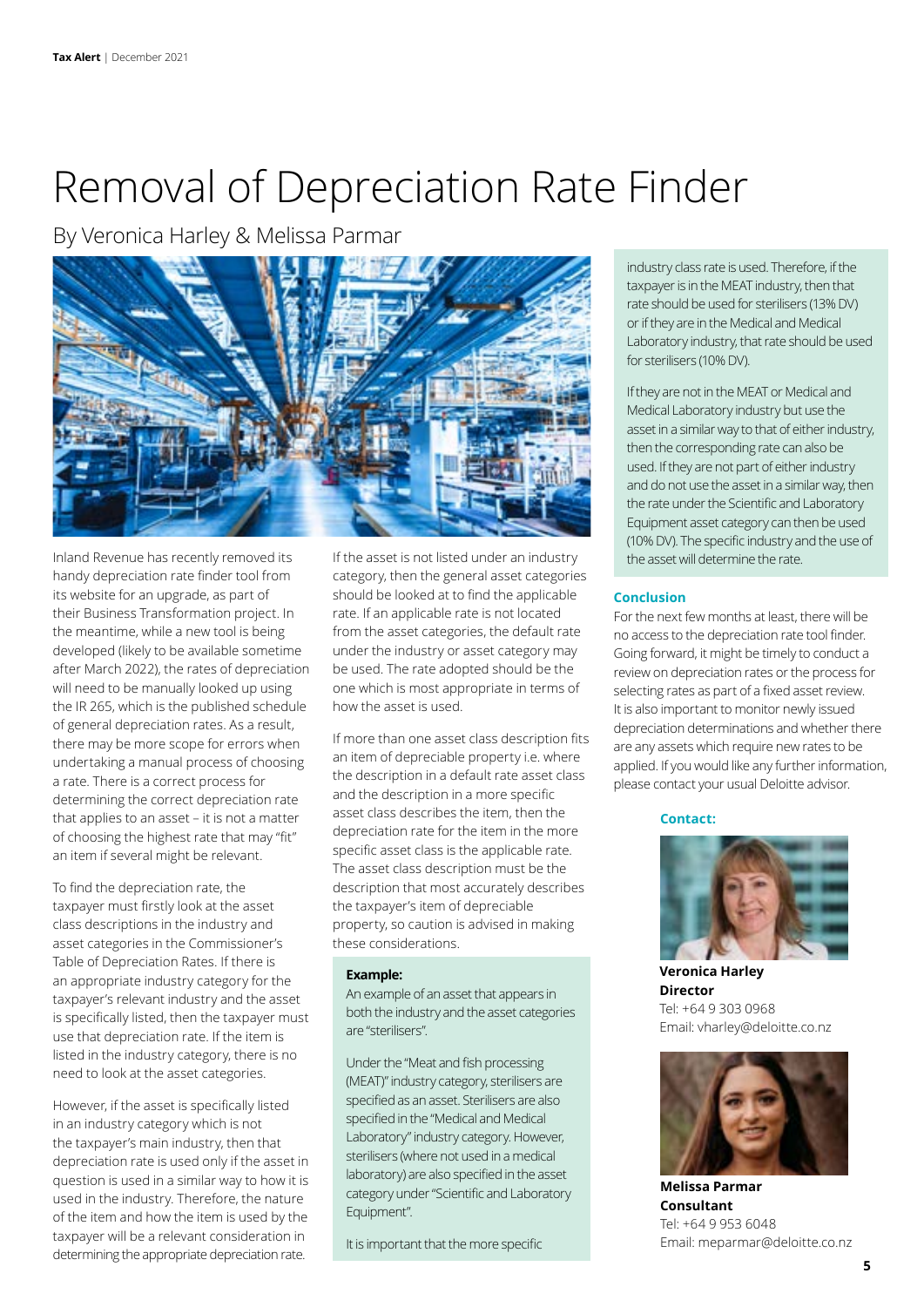### <span id="page-5-0"></span>Clough v Commissioner of Taxation: A Lesson in Poor Execution?

By Matthew Scoltock & Edwin Zhang



On 12 November 2021, the Full Federal Court of Australia handed down its judgment in [Clough v Commissioner of](https://www.judgments.fedcourt.gov.au/judgments/Judgments/fca/full/2021/2021fcafc0197)  [Taxation \[2021\] FCAFC 197](https://www.judgments.fedcourt.gov.au/judgments/Judgments/fca/full/2021/2021fcafc0197), finding in favour of the Commissioner of Taxation and largely affirming the courts' view as to the deductibility in Australia of a payment made by a company to cancel employee options and other employee equity rights in order to facilitate a liquidity event (in the taxpayer's case, a takeover and delisting).

#### **The Facts**

The taxpayer, Clough Limited ("Clough") had in place an employee share option plan ("Option Plan") and a separate equity-based employee incentive scheme ("Incentive Scheme"). Under the Option Plan, Clough offered options to employees pursuant to which the employees were entitled, upon exercise, to subscribe for shares in Clough at a specified strike price. Under the Incentive Scheme, employees were offered "performance rights" which,

after three years, entitled the employees to either (a) acquire shares in Clough, or (b) receive in cash an amount equal to the market price of the shares that they would otherwise have been entitled to acquire. The Option Plan and Incentive Scheme were designed to secure key personnel and incentivise their performance as employees of Clough. While the Option Plan and the Incentive Scheme had different vesting criteria, both allowed for accelerated vesting upon a "Change of Control Event."

On 28 August 2013, Clough and its c. 60% shareholder, the Murray & Roberts Group, entered into a scheme implementation agreement under which the Murray & Roberts Group was to acquire the remaining c. 40% shareholding in Clough pursuant to a scheme of arrangement; and Clough was to be delisted from the Australian Stock Exchange ("ASX"). Clough's entry into a scheme of arrangement constituted a "Change of Control Event"

with respect to the Option Plan and the Incentive Scheme. Pursuant to the scheme implementation agreement, Clough made an offer to cancel both the options and the performance rights, outside the terms of the Option Plan and Incentive Scheme, and despite the terms of the Incentive Scheme allowing for performance rights to be cashed-settled without actually being cancelled.

The scheme of arrangement was implemented on 11 December 2013. On the same day, a subsidiary company of Clough paid c. A\$15M to certain employees to cancel their options and performance rights in accordance with the cancellation offer. Clough was delisted from the ASX the next day. A deemed assessment was subsequently made in respect of the 2014 income year, on the basis that the c. A\$15M payment was not allowed as a deduction. Clough's objection to the deemed assessment was disallowed.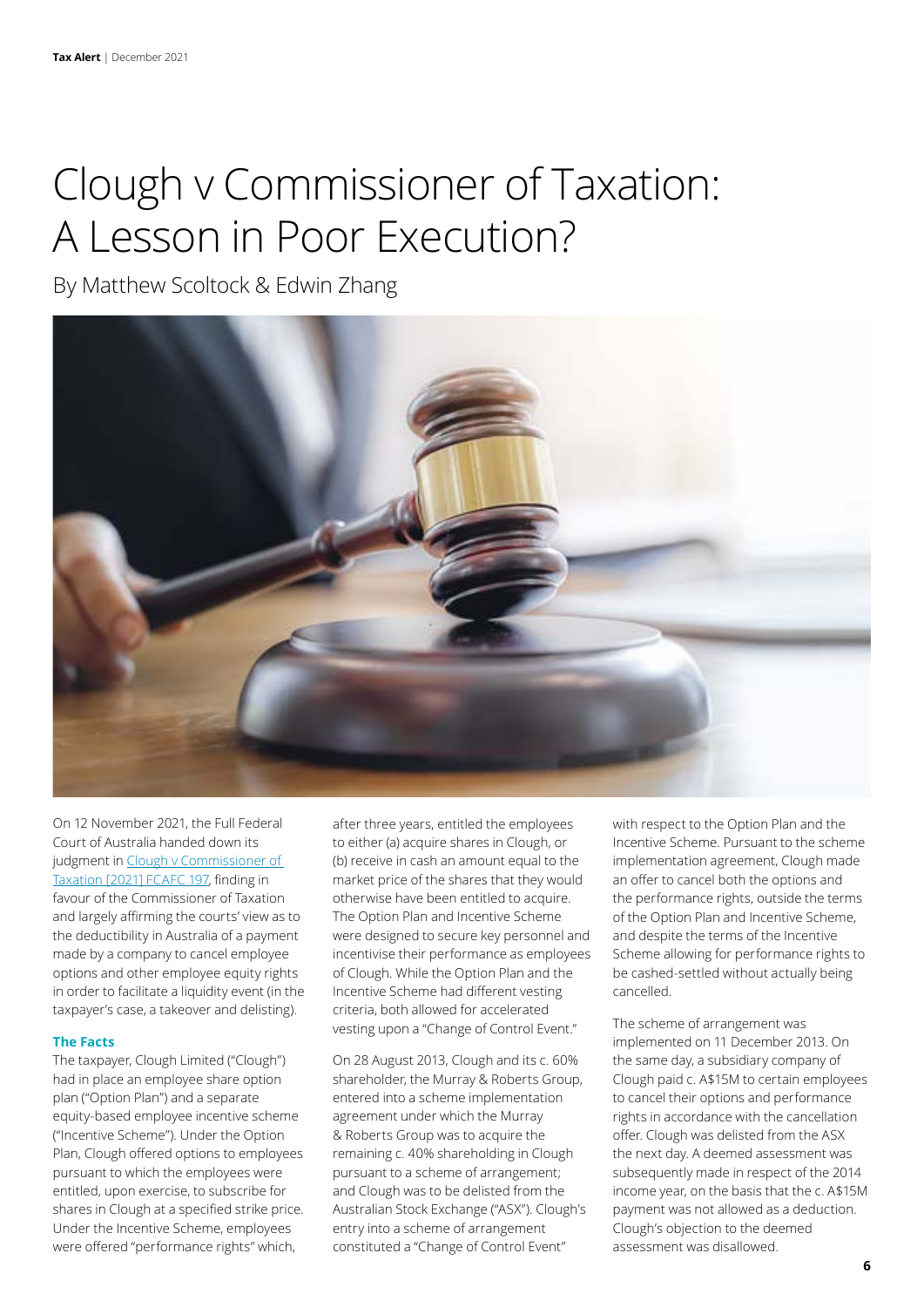#### **The Judgment**

On appeal from the lower court – which found in favour of the Commissioner of Taxation earlier in 2021 – the Full Federal Court held that the payment was not allowed as an immediate deduction under Australia's general permission. In doing so, the Court stated that:

"… in a practical business sense, the payments are better characterised as payments made pursuant to an agreement to secure a change in control rather than as meeting employee entitlements on a change of control. The payments were made to effect a reorganisation of the capital structure of Clough, through a takeover by [the] Murray & Roberts [Group] and the delisting of Clough from the ASX. The bringing to an end of the various rights of the employees under the employee schemes was necessary to secure the reorganisation of the company's capital structure for the enduring advantage of the business."

The Court, agreeing with the decision of the lower court, concluded that the payment failed to meet the "positive limbs" of the general permission on the basis that it was not "incurred in gaining or producing… assessable income." The need or occasion for the payment lay in the takeover, despite the fact that the payment would not have been made but for the existence of the options and participation rights in the first place.

The Court went further to note that even if the payment had satisfied the positive limbs of the general permission, it would not have been allowed as a deduction as it was also of a capital nature.

However, as Australia has a general rule allowing "black-hole" expenditure to be deducted on a straight-line basis over a five-year period, Clough's appeal was allowed in part, and the deemed assessment to entirely deny a deduction for the 2014 income year was found to be commensurately excessive.

The Court also made the important observation that its finding as to the deductibility of the payment was not to be denied by the fact that a payment to cashsettle the performance rights – pursuant to the terms of the Incentive Scheme –

may have been allowed as a deduction. Citing academic text and well-established case law authority, the Court noted that a payment is not allowed as a deduction simply because it is made to relieve a taxpayer of a future payment that may itself be deductible.

#### **Our Thoughts**

There are a number of compelling reasons why the Full Federal Court's analysis may not be applicable in New Zealand, given that Clough related to Australia's general permission and capital limitation rather than a specific statutory regime governing the deductibility of expenditure incurred in relation to employee options and other employee equity rights.

In New Zealand, an employer's allowable deduction for actual or deemed expenditure in relation to an "employee share scheme" is codified by section DV 27 of the Income Tax Act 2007. Section DV 27 was deliberately drafted to supplement New Zealand's general permission by deeming the employer to incur expenditure in an amount equal to the employee's income. While subject to the capital limitation (to ensure that expenditure is not allowed as a deduction if it relates to an employee share scheme with clearly capital features), the fundamental intent of section DV 27 is to ensure that remuneration in the form of an employee share scheme is subject to income tax in the same way as a cash bonus and the deductions follow suit.

The deductibility of a payment to cancel "shares or related rights" under an employee share scheme is specifically within the ambit of section DV 27. It may therefore be appropriate that if the employee share scheme is "vanilla" – without any features of a capital nature – a cancellation payment ought to be allowed as a deduction under section DV 27, just as a deduction would be allowed if a cash bonus had instead been paid. Within the unique framework established by section DV 27, where the terms of the underlying options/equity rights do not have capital features, the right policy outcome is surely to allow a deduction for the employer.

As New Zealand's legislation does not allow a general deduction for black-hole expenditure, the application of Clough has the potential to be highly detrimental (by contrast, in Australia, the issue is likely to be one of timing only). It is therefore particularly important that companies think very carefully about the terms of employee share schemes at the outset; as well as the appropriate mechanisms (and income tax outcomes) before cancelling options/ equity rights. Notwithstanding the very different statutory regime in New Zealand, it does seem clear that cancelling the options and performance rights – rather than allowing them to vest, be exercised, and for the employees to then participate in the takeover – was an important factor in Clough's sub-optimal result.

Accelerated vesting upon a liquidity event is very common in the New Zealand market. It is important that the design of any accelerated vesting is considered through a tax "lens" to ensure that it provides commercial flexibility without compromising tax deductibility. If you would like to discuss Clough in more detail, or if you would like to understand what it might mean for your employee share scheme, please reach out to your usual Deloitte tax advisor.

**Contact:**



**Edwin Zhang Consultant** Tel: +64 9 953 6141 Email: edwzhang@deloitte.co.nz



**Matthew Scoltock Associate Director** Tel: +64 22 012 9225 Email: mascoltock@deloitte.co.nz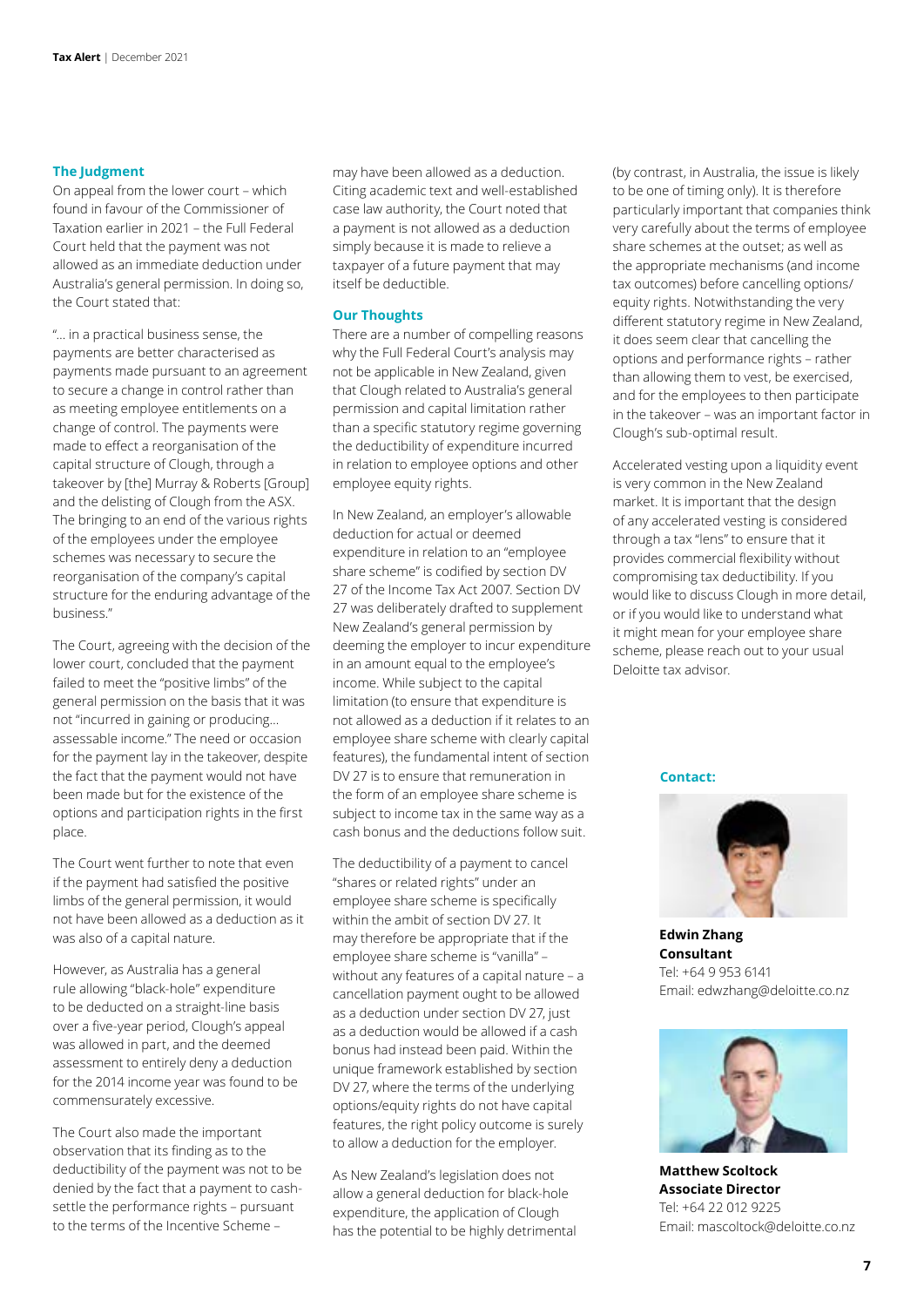### <span id="page-7-0"></span>Physical or virtual Christmas celebrations: what employers need to remember

By Amy Sexton & Anna Zhang



Christmas is fast approaching, and the welcome move to the new COVID-19 Protection Framework with its relaxing on the gathering rules may encourage some employers to reconsider their plans and gather with their employees for a longawaited (and needed) celebration. Others perhaps are thinking of holding a virtual Christmas Party or sending gifts to their working from home employees. It is great that we can start planning these festive celebrations again but is also important to consider the tax rules for these festivities, especially for employers planning a nontraditional celebration.

#### **Entertainment vs FBT vs PAYE**

Benefits provided to employees during Christmas time by employers will generally trigger one of three tax regimes: the entertainment regime, the fringe benefit tax (FBT) regime, or the PAYE regime. The common characteristics of each of these regimes are summarised in the table below to help you identify which rules you may need to apply, and the associated tax implications you need to be aware of.

| Tax regime    | <b>Benefit characteristics</b>                                                                                                                     | <b>Tax implications</b>                                                                                                              |
|---------------|----------------------------------------------------------------------------------------------------------------------------------------------------|--------------------------------------------------------------------------------------------------------------------------------------|
| Entertainment | • Benefits that have both a private<br>and a business benefit<br>· Includes recreational events away<br>from business premises                     | • Expenditures are restricted<br>to 50% of cost for certain<br>expenditure that provides<br>both a private and a business<br>benefit |
|               | • May include food and drink<br>• Benefits are not received in the<br>course of, or as a necessary<br>consequence of employment duties             | • A supply is deemed to take<br>place for GST purposes on the<br>non-deductible proportion                                           |
| <b>FBT</b>    | • Non-cash benefits provided to<br>the employees, can be enjoyed<br>at the employee's discretion and<br>is unrelated to their employment<br>duties | • Expenditures are 100%<br>deductible<br>• Pay FBT at the chosen rate<br>De minimis threshold for<br>unclassified benefits           |
| <b>PAYE</b>   | • Costs incurred by employees<br>and that are reimbursed by<br>their employers or funded by an<br>allowance                                        | • Expenditures are 100%<br>deductible<br>• PAYE may or may not apply                                                                 |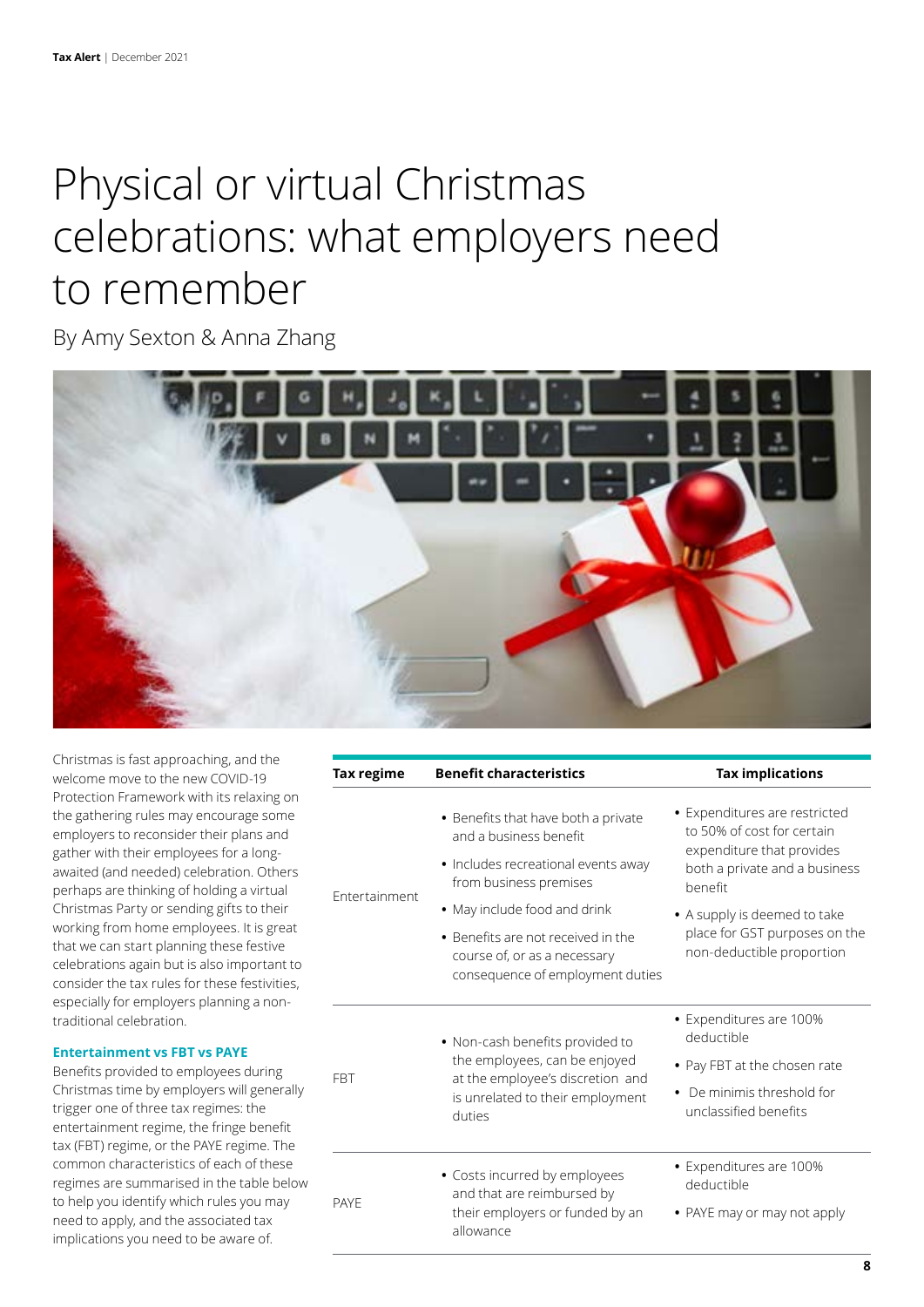#### **Examples**

Let's consider some examples appropriate for 2021, starting with a traditional Christmas party, followed by a few celebration ideas for the COVID-19 working from home era.

#### **Christmas party event off-premises**

Expenditure on venue hire, food and drink will be subject to the entertainment regime. Expenditure would include incidental costs such as hiring crockery, glassware or utensils, waiting staff, and music or other entertainment. Employers can only deduct 50% of these expenditures incurred.

#### **Vouchers for uber eats / restaurant / café / hospitality**

Many employers are encouraging their employees to support local retailers and hospitality businesses after the lockdown by providing vouchers. If the employee can choose when to use the vouchers, then the FBT regime kicks in and the cost of the voucher is subject to FBT.

#### **Gift baskets for employees**

What could be nicer than a gift basket for a virtual Christmas party or movie night? Gift baskets containing drink bottles, keep cups, clothing, food and drink will typically be subject to FBT as employees can enjoy these benefits at their discretion.

Remember though that any benefit subject to FBT can also be subject to various exemptions, such as the de minimis exemption.

#### **Gift baskets for customers / clients / suppliers**

To thank stakeholders for all their support in the past challenging year, businesses may send gift baskets containing food

or drink items to customers, clients or suppliers. Spending on these items will only be 50% deductible under the entertainment regime. If the gift basket also contains other items that aren't food and drink (for example soap or tea towels), the expense must be apportioned between being fully deductible (non-food and drink items) and 50% deductible (food and drink).

#### **Employee reimbursement**

Perhaps as an employer you have told to your employees to have a "dinner out on us" and to expense claim it. This type of expense called a taxable benefit"expenditure on account of an employee" as it is not employment related. Once your employee has provided a receipt you will need add the full amount of the taxable benefit to your employee's salary or wage, with PAYE then being deducted from the total gross amount. Child support, student loan deductions and Kiwisaver are all assesessed on your employee's gross earnings, which includes taxable benefits. The expense will be 100% deductible for the business.

#### **Cash bonuses to employees**

Cash bonuses paid by an employer to an employee are taxable under the PAYE regime, this is a payment made in connection with the employee's employment and not a payment that is regularly included in the employee's salary and wages.

#### **Using a company vehicle for personal travel**

Given there is likely to be a desire to travel around the country this summer, some employees may be using their company vehicles as their means of transport during

Whatever your festive season celebration and holiday plans are, Deloitte wishes you and your families a Merry Christmas and Happy New Year, along with a few days with your feet up enjoying the (fingers crossed) hot and sunny weather. See you in 2022.

the holidays. Employers need to remember that FBT will arise whenever a company vehicle is available for an employee to use privately.

Please don't hesitate in contacting your usual Deloitte advisor to discuss any queries you may have further.

#### **Contact:**



**Amy Sexton Manager** Tel: +64 9 953 6012 Email: asexton@deloitte.co.nz



**Anna Zhang Consultant** Tel: +64 9 953 6187 Email: azhang8@deloitte.co.nz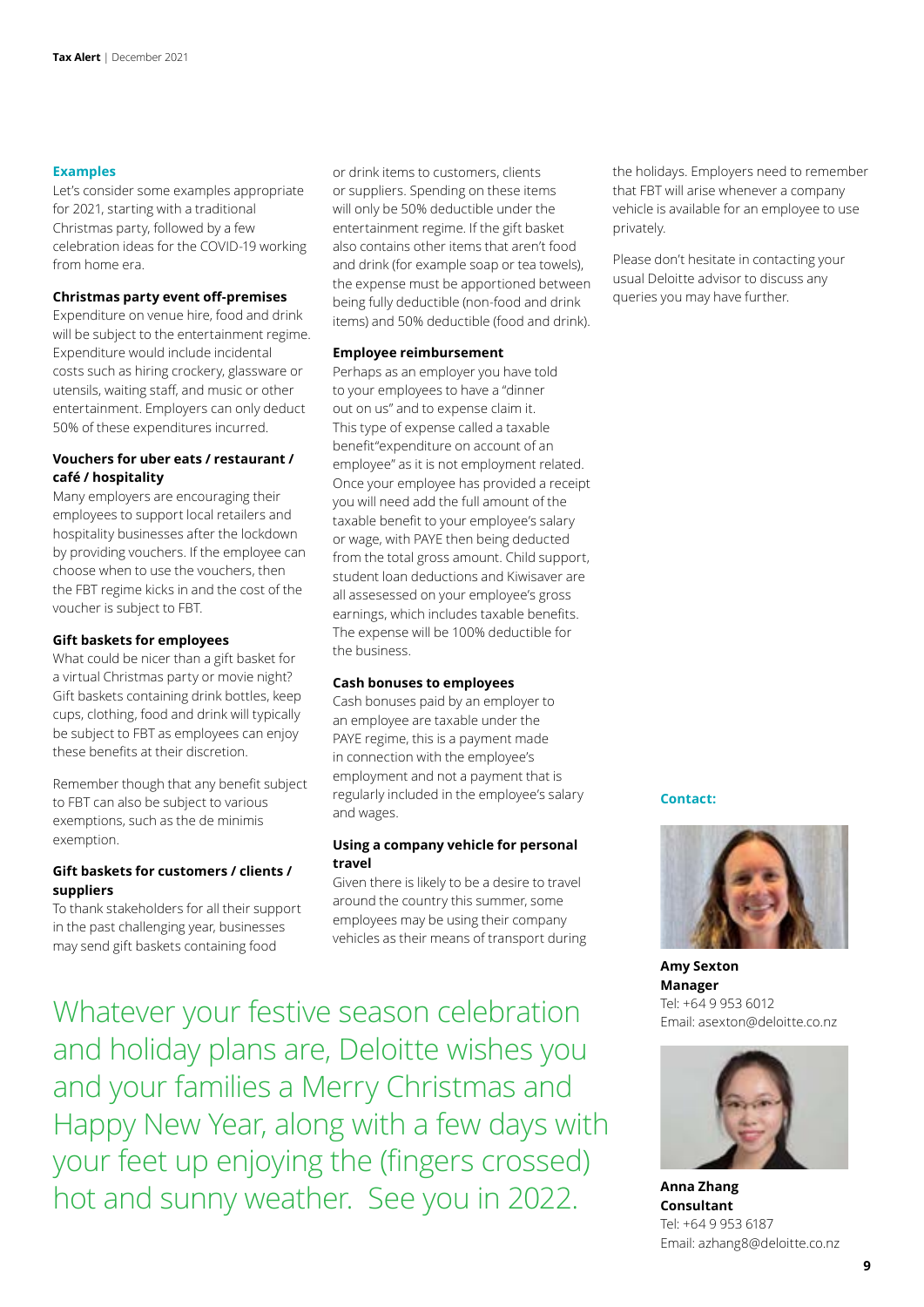### <span id="page-9-0"></span>Extreme tax powers could be used for almost anything

By Robyn Walker



"A person must, when notified by the Commissioner that the person is required to provide information under this section, provide any information that the Commissioner considers relevant for a purpose relating to the development of policy for the improvement or reform of the tax system."

On 7 December 2020 these words were added into the New Zealand tax legislation, as section 17GB of the Tax Administration Act 1994. If you find the extent of the power concerning, you probably should. Ironically, even the [Attorney-General](https://www.justice.govt.nz/assets/Documents/Publications/2020-12-02-Section-7-Report-Taxation-Income-Tax-Rate-and-Other-Amendme2....pdf) found reason to be concerned with the rules. These rules could potentially be used to collect any information tangentially related to a current or future tax in some way.

In late November 2021, Inland Revenue released some [draft guidance](https://www.taxtechnical.ird.govt.nz/consultations/draft-items/ed0237) explaining the procedures Inland Revenue will follow when issuing section 17GB information requests; unfortunately it doesn't go so

far as to put limitations on what type of information is considered relevant. Some colour can be obtained from the [first high-profile use](https://www2.deloitte.com/nz/en/pages/tax-alerts/articles/inland-revenue-effective-tax-rate-project-is-about-to-start.html) of the power; being the collection of extensive information about all forms of income and assets of over 400 high net worth individuals.

The draft guidance makes a few points which taxpayers should be cognisant of:

- **•** The purposes for which information can be required can be very broad.
- **•** Where a New Zealand resident directly or indirectly controls a non-resident, the New Zealand company will need to

provide information about the non-resident if requested.

- **•** It's not necessary for the information demand to include the policy purpose or an explanation of why the information is being sought.
- **•** While information provided can't be used as evidence in proceedings against that person; there may be instances where the information obtained using the power is used for other purposes (e.g. if there is a legal obligation to provide the information or disclosure is permitted by law).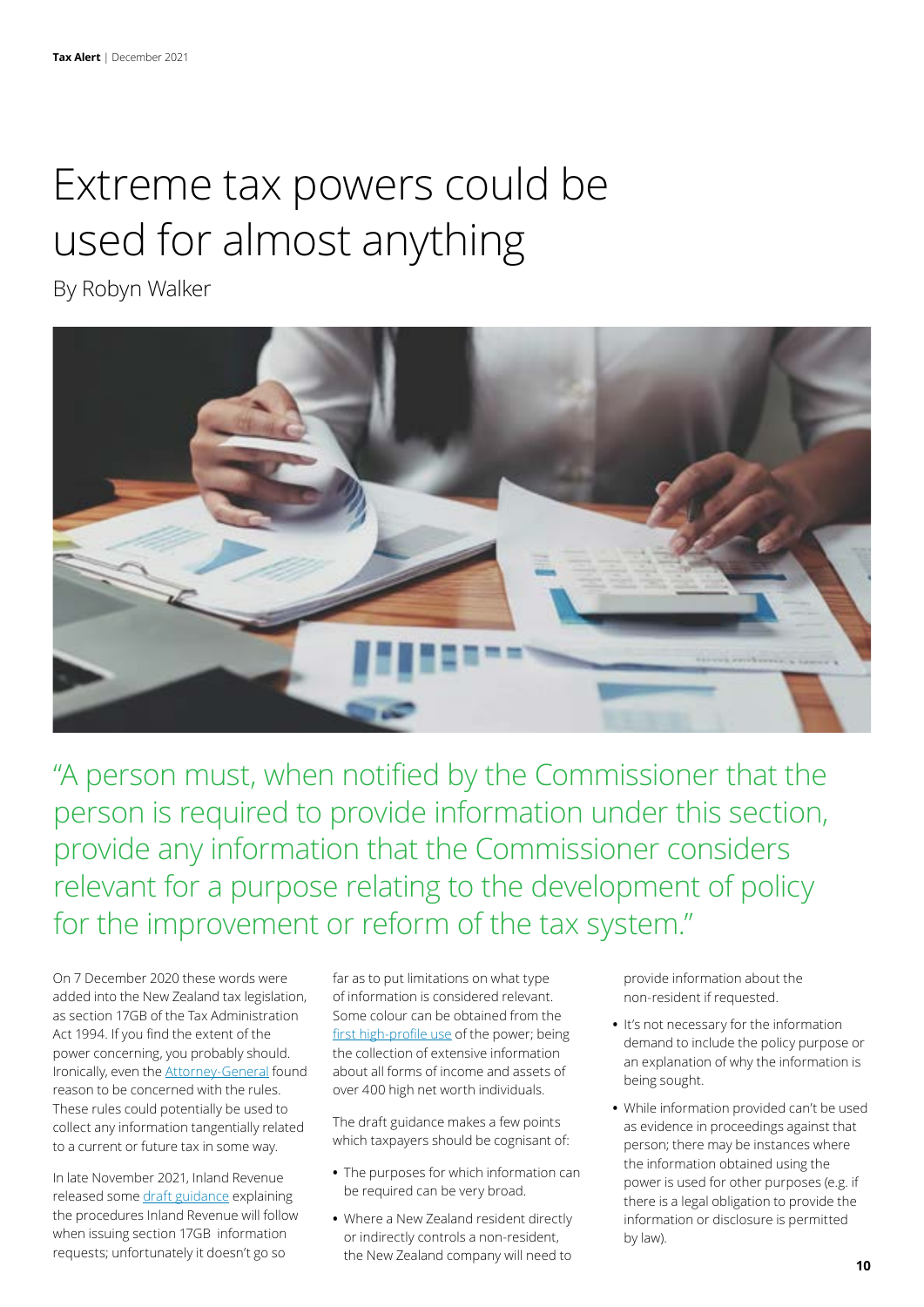

**•** Penalties may follow if an information request is not complied with. The penalties aren't specified but could include a fine of \$25,000 for a first offence or three months imprisonment.

The new information gathering power, is by its nature extremely political. Tax policy direction is set by the Government, so naturally the information being collected will have a direct correlation to what is of interest to the part(ies) making up the Government of the day. To illustrate how broad this power is, below are some examples of information requests which could (hypothetically) be made, based on tax rules proposed by various political parties in New Zealand:

- **•** Taxpayers could be asked to provide grocery shopping invoices in order to ascertain the proportion of groceries purchased which are "basic" items versus "luxury" items if consideration were to be given to removing GST from certain food and drink.
- **•** Taxpayers could be asked to list out all gifts of money since gift duty was

repealed in October 2011 to determine what impact this has had on behaviour.

- **•** Taxpayer could be asked to provide details of inheritances; including how an estate has been divided.
- **•** Cannabis consumption could be surveyed in order to establish potential additional tax revenues and laws associated with the legalisation of cannabis.
- **•** All taxpayers could be asked to provide details of all assets owned and debts owning (e.g. the market value of family home net of any mortgages owing) in order to establish what proportion of New Zealand has total wealth in excess of \$1million for the purposes of developing a wealth tax.

While this information gathering power may have come from a place of wanting to be able to collect information to help inform tax policy making, ultimately the compulsion factor and the threat of penalties is at odds with a tax system which is based on voluntary compliance. The Government should ask itself why

it feels the need to compel information out of people rather than letting those who want to contribute to the tax policy debate continue to do so.

While the draft operational statement is not seeking submissions on the merits of section 17GB of the Tax Administration Act 1994, there is nothing to stop people using this as an opportunity to provide views on the section. Submissions close on 31 January 2022.

For more information please contact your usual Deloitte advisor.

#### **Contact**



**Robyn Walker Partner** Tel: +64 4 470 3615 Email: robwalker@deloitte.co.nz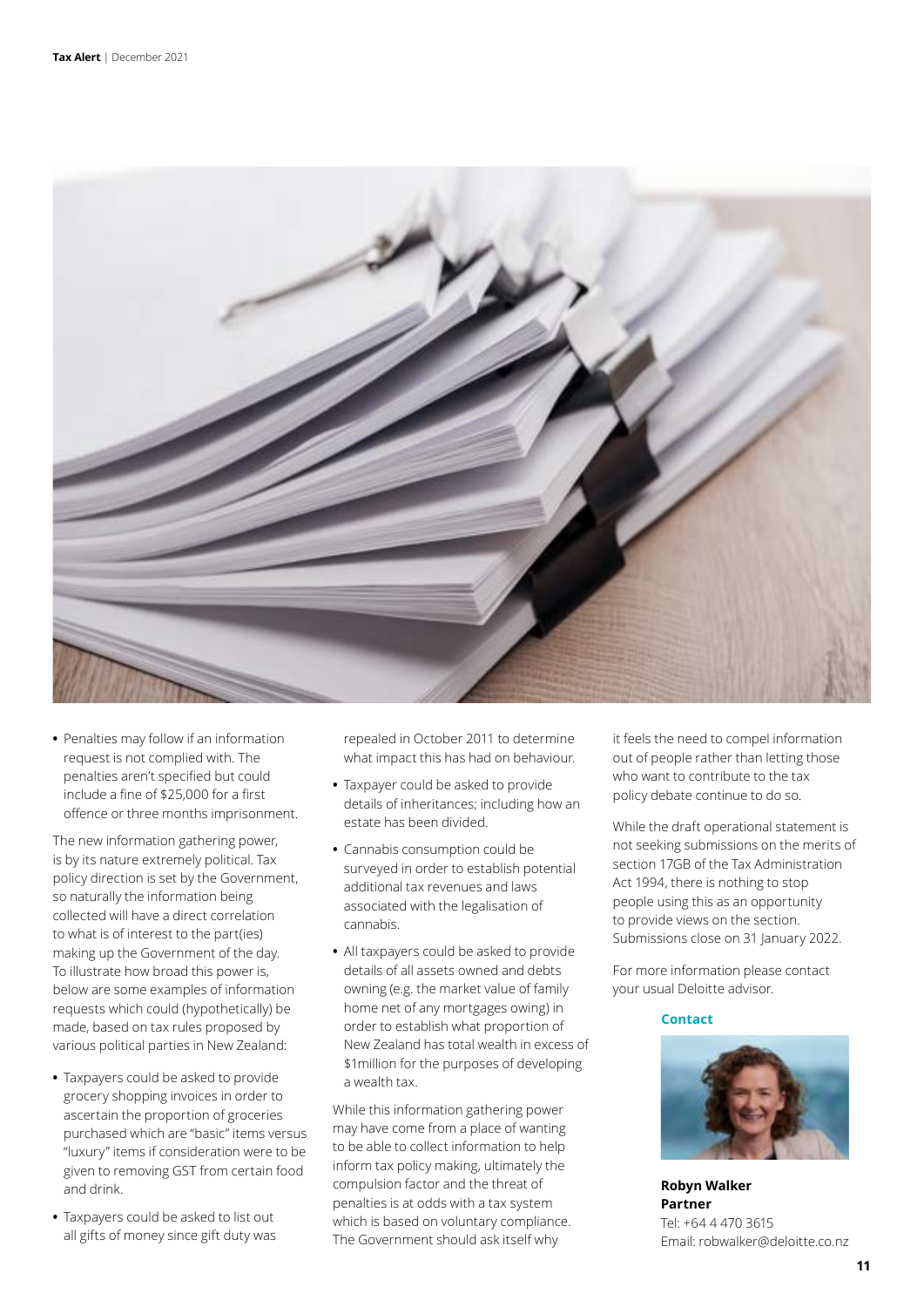### <span id="page-11-0"></span>Will Technical Decision Summaries help with Inland Revenue decision making transparency?

By Amy Sexton & Veronica Harley



After many years of taxpayers and their advisers asking, the Inland Revenue is now publishing summaries of technical decisions, with the published decision to be known as a Technical Decision Summary (TDS). Since October 2021 there have been [five](https://www.taxtechnical.ird.govt.nz/publications#sort=%40irscttissuedatetime%20descending&numberOfResults=25&f:@irscttpublicationtypes=[Technical%20decision%20summary]) TDS', all adjudication decisions, published.

Private ruling decisions will be published for applications received on or after January 2022.

#### **What is a TDS?**

A TDS is a summary of adjudication or private ruling decisions made by the Tax Counsel Office (TCO). It is expected that TDS' will be published within three months of a technical decision being finalised. TDS' will not be binding on the Commissioner;

they are a summary of a technical decision and they are for information only. They are intended to provide a little more guidance as to Inland Revenue's legal interpretation process. This is the first time TCO's legal analysis on technical compliance issues has been made public.

#### **What can we expect to see in a TDS?**

A TDS will be written by someone within TCO who was not directly involved with making the decision and will have four sections:

- **•** Facts
- **•** Issues
- **•** Decisions
- **•** Reasons for decisions

The Inland Revenue has advised that the TDS will include a summary of the factual situation and "sufficient" details of the legal analysis to be able to understand the reasons for TCO's technical decision. However, it must be remembered that a TDS is only a summary of the technical decision. Inland Revenue has issued a [guideline](https://www.taxtechnical.ird.govt.nz/-/media/project/ir/tt/pdfs/tds/tds-guidelines.pdf?modified=20210920201107&modified=20210920201107) for the publication of TDS'.

#### **What about privacy?**

A TDS will not contain any information that could identify a taxpayer or include any confidential or commercially sensitive information. Before a TDS is published it will be sent to the taxpayer or their advisor so that they can review the draft to confirm the TDS does not breach confidentiality or include commercially sensitive information. Taxpayers have one month to contact the Inland Revenue if they have any concerns with the TDS before it is published.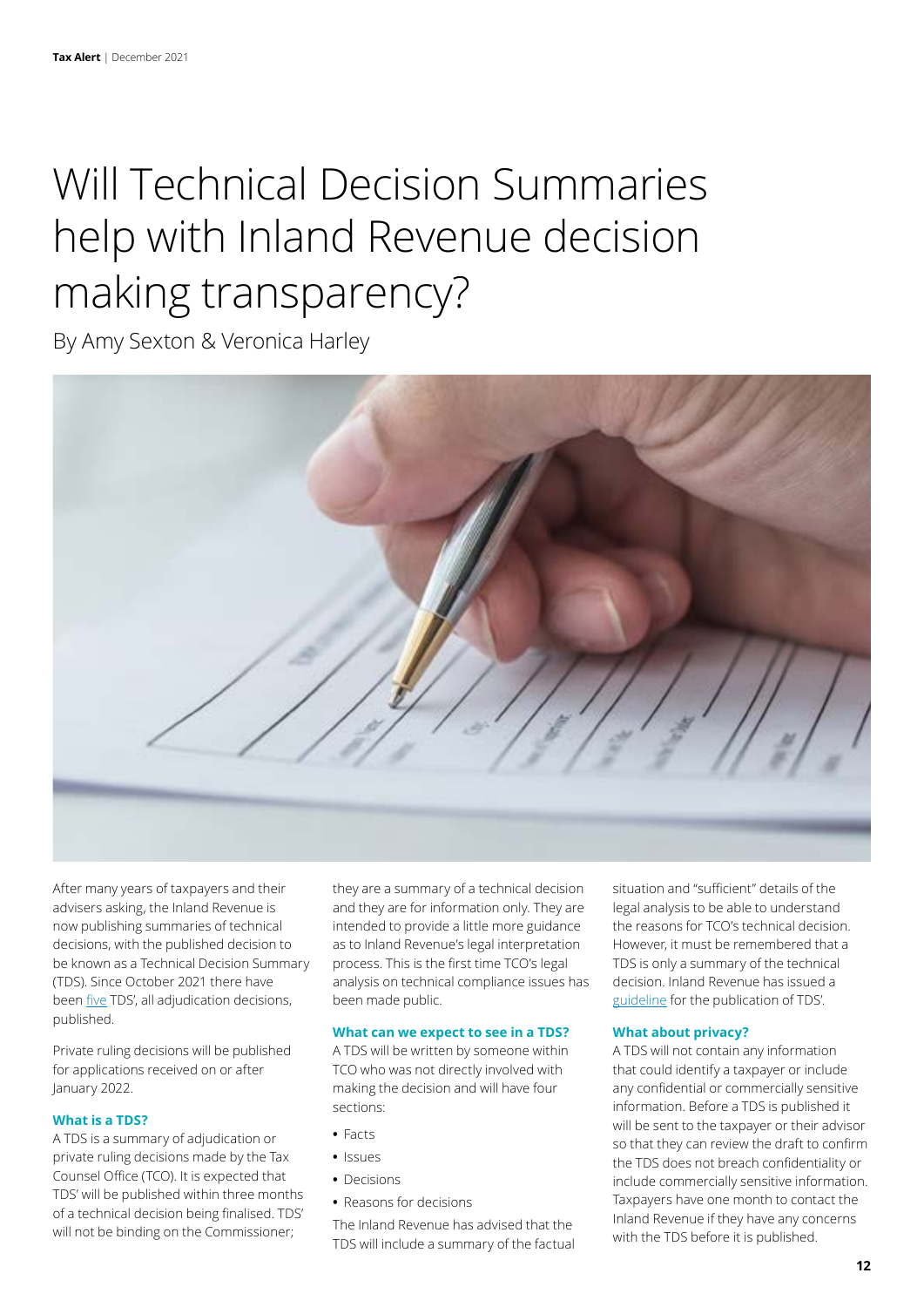

#### **Will all private ruling and adjudication decisions be published?**

In short, no. The Inland Revenue has stated that while it is intended that most technical decisions will be published, there are some legal and practical reasons that may prevent some from being published. Examples provided by Inland Revenue in their [guideline](https://www.taxtechnical.ird.govt.nz/-/media/project/ir/tt/pdfs/tds/tds-guidelines.pdf?modified=20210920201107&modified=20210920201107) of "characteristics" that would prevent publication include:

- **•** Where it is not possible to appropriately protect the confidentiality of the taxpayer or another party.
- **•** Inland Revenue has decided the decision should not be followed in other contexts, or will not be applied to other taxpayers, pending an urgent consideration of the decision at the national level.
- **•** The decision has been formally escalated within Inland Revenue and the Commissioner's position may change.
- **•** The decision will be included in a public statement that will have public consultation.
- **•** Implications of the decision mean the integrity of the tax system or certainty for taxpayers requires the Commissioner to engage with the government or give careful consideration regarding its implementation and communication.
- **•** The issue has been referred to the Policy group for immediate legislative clarification or rectification due to the serious risk of undermining the tax system's integrity, government revenue or taxpayer certainty if it became public knowledge.
- **•** The issue is purely procedural or administrative in nature and not likely to be of interest to taxpayers or advisors.

The decision to publish TDS' also only apply to private rulings that have been issued by TCO. What may not be known by taxpayers and advisors is that often the Customer and Compliance Services – Business (CCS) unit of Inland Revenue prepare and issue private rulings. These CCS issued rulings will not, at this stage, be published.

#### **So, will these TDS' be useful?**

There has been a huge body of law amassed by the Inland Revenue that taxpayers and their advisors are not privy to. Publishing these decisions is a step forward in improving the transparency of Inland Revenue's decision-making on matters of legal interpretation.

However, Inland Revenue should reconsider its position on not publishing all decision's that do not involve the protection of taxpayer confidentiality or the integrity of the tax system. Withholding a decision on the basis that there are differences of view within Inland Revenue because Inland Revenue intends to issue a public statement or the decision is subject to escalation undermines the key reason to publish and will present an incomplete picture of decisions made by the TCO.

**Contact:**



**Amy Sexton Manager** Tel: +64 9 953 6012 Email: asexton@deloitte.co.nz



**Veronica Harley Director** Tel: +64 9 303 0968 Email: vharley@deloitte.co.nz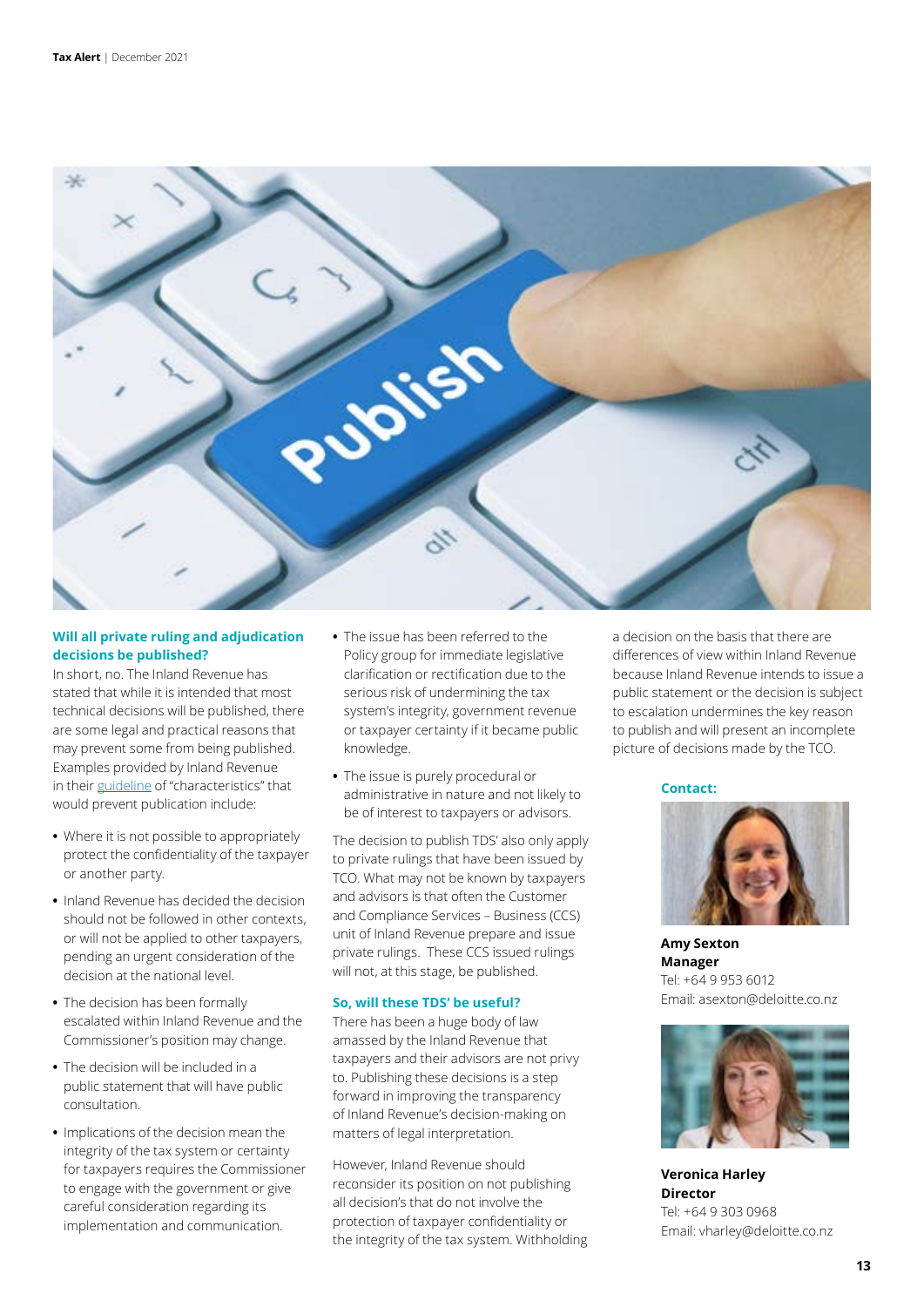# <span id="page-13-0"></span>The false economy of working quickly

### By Robyn Walker



We live in an ever fast-paced world, one where everyone wants everything now, or better still, yesterday; and we want to change a lot of things.

From a tax perspective, we've found ourselves regularly in a position where tax laws are enacted overnight with little consultation, or high-level policy decisions are made and announced by the Government and it's a case of urgently back-filling the detailed policy design and getting the laws enacted by the already determined due date. Alternatively, policy reform is mooted with an application date in mind, consultation takes place to help iron out the details but inevitably there comes a time when the policy needs to be converted into legislation, and this seems to frequently hit up against deadlines for having legislation included in a taxation bill. The result of all of the above has been an increasing amount of criticism about the quality of tax law drafting in New Zealand.

In response to concerns, Inland Revenue took the step of commissioning an independent review of taxation law drafting. The results of that review were [publicly released](https://www.ird.govt.nz/-/media/project/ir/home/documents/about-us/publications/reviews-surveys-and-other/taxation-law-drafting-review---report-and-recommendations/taxation-law-drafting-review-and-recommendations.pdf?modified=20211111220549&modified=20211111220549) last month. The review includes a comprehensive list of 40 recommendations to improve tax legislation.

While it may seem that criticism is being made of the Inland Revenue drafting unit, when the report is reviewed in whole, it

illustrates that the drafting unit is the victim of everyone else wanting to do too much too quickly and/or leaving inadequate time for legislation to be drafted clearly and being subject to proper review before reaching parliament.

Increasingly tax legislation is becoming more complex and trying to deal with every conceivable scenario rather than taking a principled approach. The mixed-used asset and residential loss ring-fencing rules both get called out in the review as examples of complex regimes. The complexity of legislation is particularly concerning when the rules relating to common transactions apply to many taxpayers who may not have the resources to either understand the rules directly or to pay for professional advice. It is even more concerning when the legislation becomes so complex that even tax advisors have difficulty understanding it, a point noted in the review.

Poorly drafted and complex legislation leads to large amounts of downstream administration and compliance costs, including education, needing to effectively translate legislation into plain English, timespent second-guessing and clarifying what legislation is intending to do, identifying errors in the legislation, and going through the time-consuming process of getting buyin to make a legislative change and seeing that through the parliamentary process (which can take over a year). While it may

feel great to say that a tax rule has been announced, developed and legislated in a short period, the job isn't done until the legislation is working in a way that matches the policy intent. This can result in many years of tidying up avoidable mistakes.

It's in everyone's best interests if we can try to strike an appropriate balance between moving too quickly and moving too slowly (and conversely causing issues by having outdated legislation which doesn't respond to new issues).

The drafting review, while shocking in some aspects, presents a useful opportunity for stakeholders in the tax system to take stock and to reassess how tax policy and legislation is developed. The constant need for speed on issues is clearly resulting in undesirable outcomes for everyone, not just those working in the Inland Revenue drafting unit.

#### **Contact**



**Robyn Walker Partner** Tel: +64 4 470 3615 Email: robwalker@deloitte.co.nz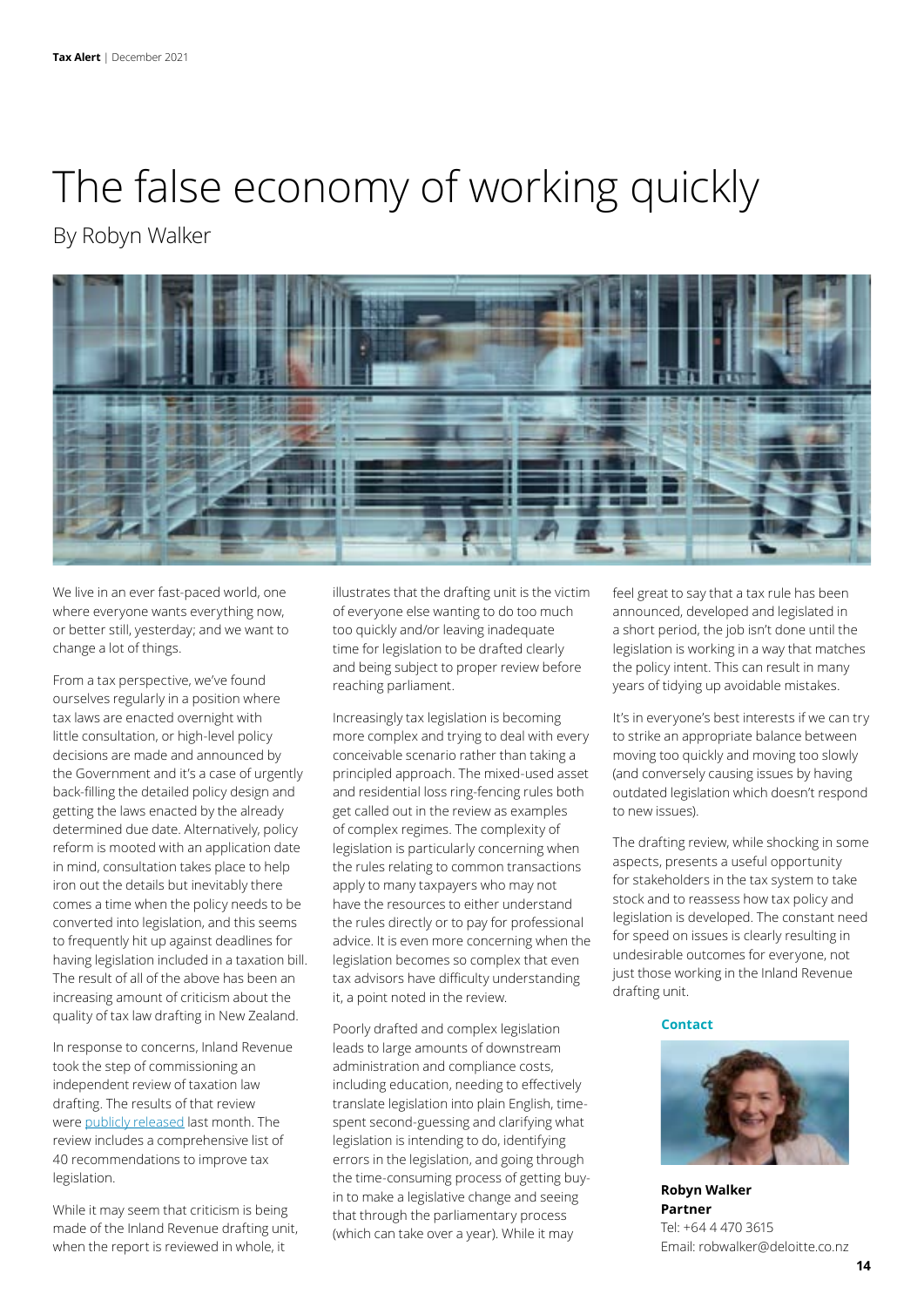### <span id="page-14-0"></span>Snapshot of recent developments



### Tax Legislation and Policy Announcements

#### **Legislation Act 2019 now in force**

On 28 October 2021, most provisions in the [Legislation Act 2019](https://www.legislation.govt.nz/act/public/2019/0058/latest/DLM7298125.html) (the Act) were brought into force by the [Legislation](https://www.legislation.govt.nz/regulation/public/2021/0249/latest/LMS539250.html#LMS539253)  [Act 2019 Commencement Order 2021.](https://www.legislation.govt.nz/regulation/public/2021/0249/latest/LMS539250.html#LMS539253)  The Act improves accessibility of the law by incorporating the Interpretation Act 1999 to ensure the main provisions of NZ legislation concerned with Acts and secondary legislation are in one statue. Part 2 of the Act updates and re-enacts the 1999 Act to improve accessibility to the principles and rules of interpretation.

#### **Legislation amending RSP and Working for Families Tax Credits**

The [Taxation \(COVID-19 Support Payments](https://www.legislation.govt.nz/act/public/2021/0052/latest/LMS602673.html)  [and Working for Families Tax Credits\) Act](https://www.legislation.govt.nz/act/public/2021/0052/latest/LMS602673.html)  [2021,](https://www.legislation.govt.nz/act/public/2021/0052/latest/LMS602673.html) introduced on 23 November, passed through all stages in the House on 25 November 2021. The Act:

- **•** Increases the Family Tax Credit from \$5,878 to \$6,642 per year for the eldest child in a family and \$4,745 to \$5,412 per year for subsequent children from 1 April 2022
- **•** Provides for a scheduled CPI indexed increase to Best Start from \$3,120 to \$3,388 per year from 1 April 2022
- **•** Increases the family credit abatement rate for the Family Tax Credit and the In-Work Tax Credit from 25 percent to 27

percent from 1 April 2022

- **•** Increases the Minimum Family Tax Credit threshold from \$31,096 to \$32,864 from 1 April 2022, and
- **•** Includes amendments that adapt the current Resurgence Support Payments into the COVID-19 Support Payments (CSP) framework. The CSP framework will continue to support eligible businesses affected by COVID-19 restrictions, but it will not be activated by a change in Alert Levels. The CSP framework will allow the Governor-General, by Order in Council, to authorise grants to be made to eligible persons financially affected by a public health measure, a business circumstance, or a matter related to COVID-19.

#### Inland Revenue statements and guidance

#### **GST and finance leases**

On 7 November 2021, Inland Revenue released draft Interpretation Statement [PUB00357](https://www.taxtechnical.ird.govt.nz/-/media/project/ir/tt/pdfs/consultations/current-consultations/pub00357.pdf?modified=20211107204452&modified=20211107204452) – GST and finance leases. This consultation document explains how to classify finance leases for the purposes of the time of supply and value of supply rules. It also explains how to account for GST on finance leases when applying any special time and value of supply rules. Submissions close on 17 December 2021.

#### **Variation to extend deadline for applying R&D tax credits**

On 8 November 2021, Inland Revenue issued COVID-19 variation determination [COV 21/05](https://www.taxtechnical.ird.govt.nz/-/media/project/ir/tt/pdfs/determinations/covid-19-variation/cov-21-05.pdf?modified=20211109191445) - Variation to section 68CC(3) of the Tax Administration Act 1994. In summary the variation extends:

- **•** To 7 December 2021 the time by which a person with a late balance date, to be entitled to R&D tax credits under s LY 1 of the Income Tax Act 2007 must apply for criteria and methodology approval for the 2020-2021 income year.
- **•** By three months (to 30 November 2021 for February balance date and to 31 March 2022 for June balance date) the times by which a person with balance dates between 28 February 2022 and June 2022, to be entitled to R&D tax credits under s LY 1 of the Income Tax Act 2007, must apply for criteria and methodology approvals for the 2021- 2022 income year.

This variation applies in circumstances where the planning or conduct of eligible R&D or the ability to appropriately obtain necessary information, seek advice and formulate an application under s 68CC of the Tax Administration Act 1994 on time has been materially delayed or disrupted by the COVID-19 outbreak and its effects. This variation applies from 9 November 2021 to 30 June 2022.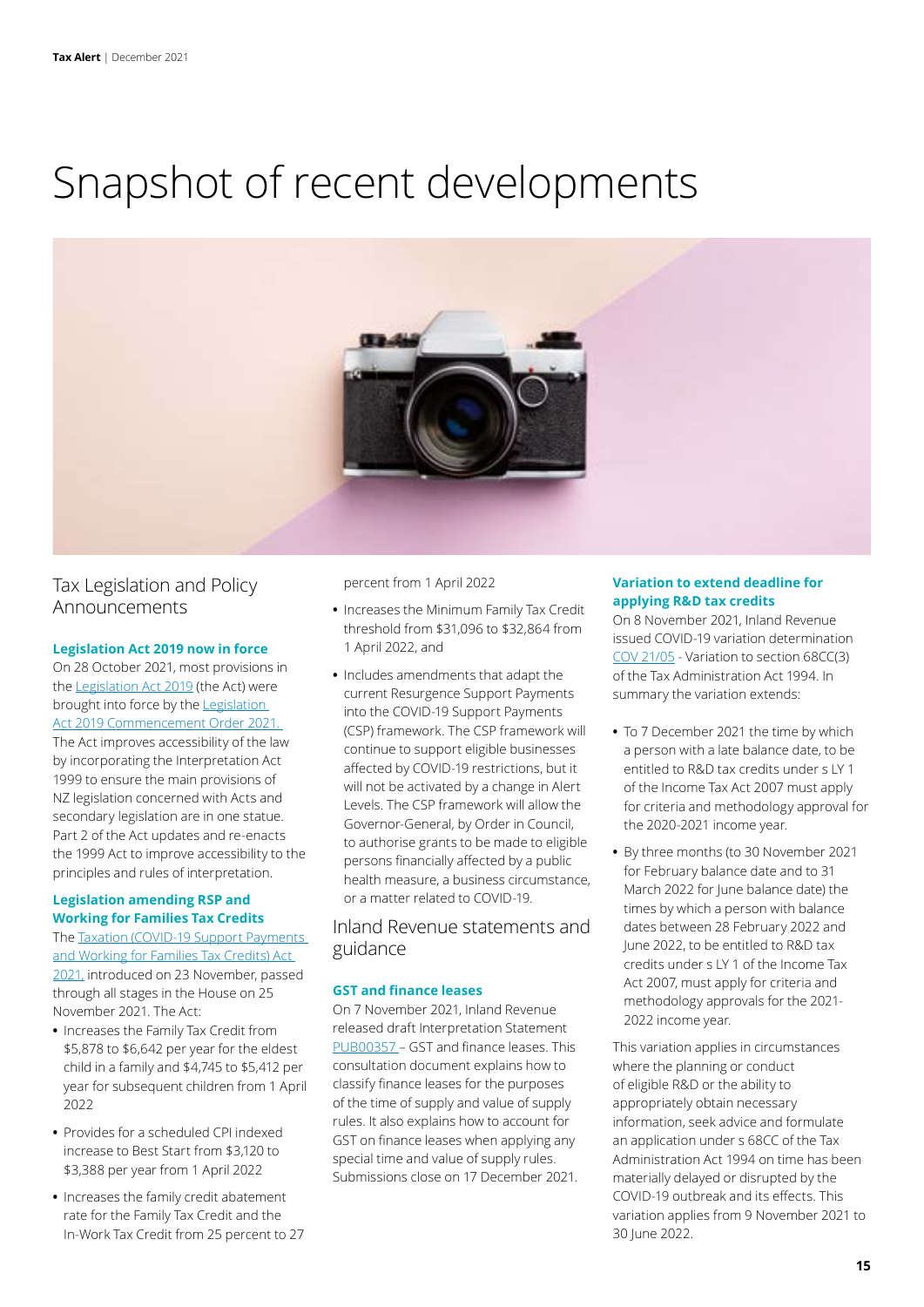

#### **Establishing and maintaining a public fund**

On 11 November 2021, Inland Revenue released a draft Questions We've Been Asked [PUB00372](https://www.taxtechnical.ird.govt.nz/consultations/draft-items/pub00372) - What is required to establish and maintain a "public fund" under s LD3(2)(d) of the Income Tax Act 2007? A person who donates money to a donee organisation can receive a donations tax credit or deduction. A donee organisation includes a "public fund" established and maintained exclusively for the purpose of providing money for one or more specified purposes within NZ. Since 1 April 2020, a public fund must be registered with the Department of Internal Affairs' Charities Services (if it is entitled to be registered under the Charities Act 2005), and the name of the fund must be on the list of donee organisations the Commissioner publishes for a donor to receive a donations tax credit or deduction. This consultation document considers what is required to establish and maintain a public fund under s LD 3(2)(d) of the Income Tax Act 2007. It complements IS [18/05](https://www.taxtechnical.ird.govt.nz/interpretation-statements/is-1805-income-tax-donee-organisations-meaning-of-wholly-or-mainly-applying-funds-to-specified-purpo) - Income tax – donee organisations – meaning of wholly or mainly applying funds to specified purposes within New Zealand and [QB 19/10](https://www.taxtechnical.ird.govt.nz/questions-we-ve-been-asked/2019/qb-1910-donations-what-is-required-to-establish-and-maintain-a-fund-under-s-ld-3-2-c-of-the-income-t) - Donations - what is required to establish and maintain a fund

under s LD 3(2)(c) of the Income Tax Act 2007? Submissions close on 24 December 2021.

#### **GST - goods purchased on deferred payment terms**

On 16 November 2021, Inland Revenue released draft Questions We've Been Asked [PUB00330:](https://www.taxtechnical.ird.govt.nz/-/media/project/ir/tt/pdfs/consultations/current-consultations/pub00330.pdf?modified=20211116011342&modified=20211116011342) GST - goods purchased on deferred payment terms. This consultation document explains when a person registered for GST on a payment basis can claim an input tax deduction for goods purchased on deferred payment terms as follows:

- **•** Generally, a person registered for GST on a payment basis can claim input tax deductions only when and to the extent that payment has been made. This includes goods purchased under a standard sales agreement or goods purchased on a buy now, pay later basis.
- **•** However, if the person has entered into a hire purchase agreement for the purchase of goods, they can claim the full input tax deduction in the taxable period in which they enter into the agreement instead of when the instalment payments are made.

**•** If the agreement is a layby sales agreement, the person can claim an input tax deduction only in the taxable period in which property in the goods is transferred, typically after the final payment has been made.

Submissions close on 24 December 2021.

#### **Fact sheet for treatment of meal expenses**

On 26 November 2021, Inland Revenue published the [fact sheet](https://www.taxtechnical.ird.govt.nz/-/media/project/ir/tt/pdfs/fact-sheets/2021/is-21-06-fs-1.pdf?modified=20211125204653) to the Interpretation Statement [IS 21/06](https://www.taxtechnical.ird.govt.nz/-/media/project/ir/tt/pdfs/interpretation-statements/2021/is-21-06_2.pdf?modified=20210714005522) - Income tax and GST – Treatment of meal expenses, that was issued in July this year. The statement considers the income tax and GST treatment of meal expenses incurred by self-employed people. It also discusses the treatment of meal allowances paid to employees and entertainment expenditure. This fact sheet includes a table indicating deductibility of meal expenses in different scenarios, including self-employed, employees and shareholder-employees and look-through companies and entertainment expenses.

#### **Early withdrawal discretion - flooding in Tairawhiti Gisborne region**

In early November 2021, significant rainfall and flooding affected the Tairawhiti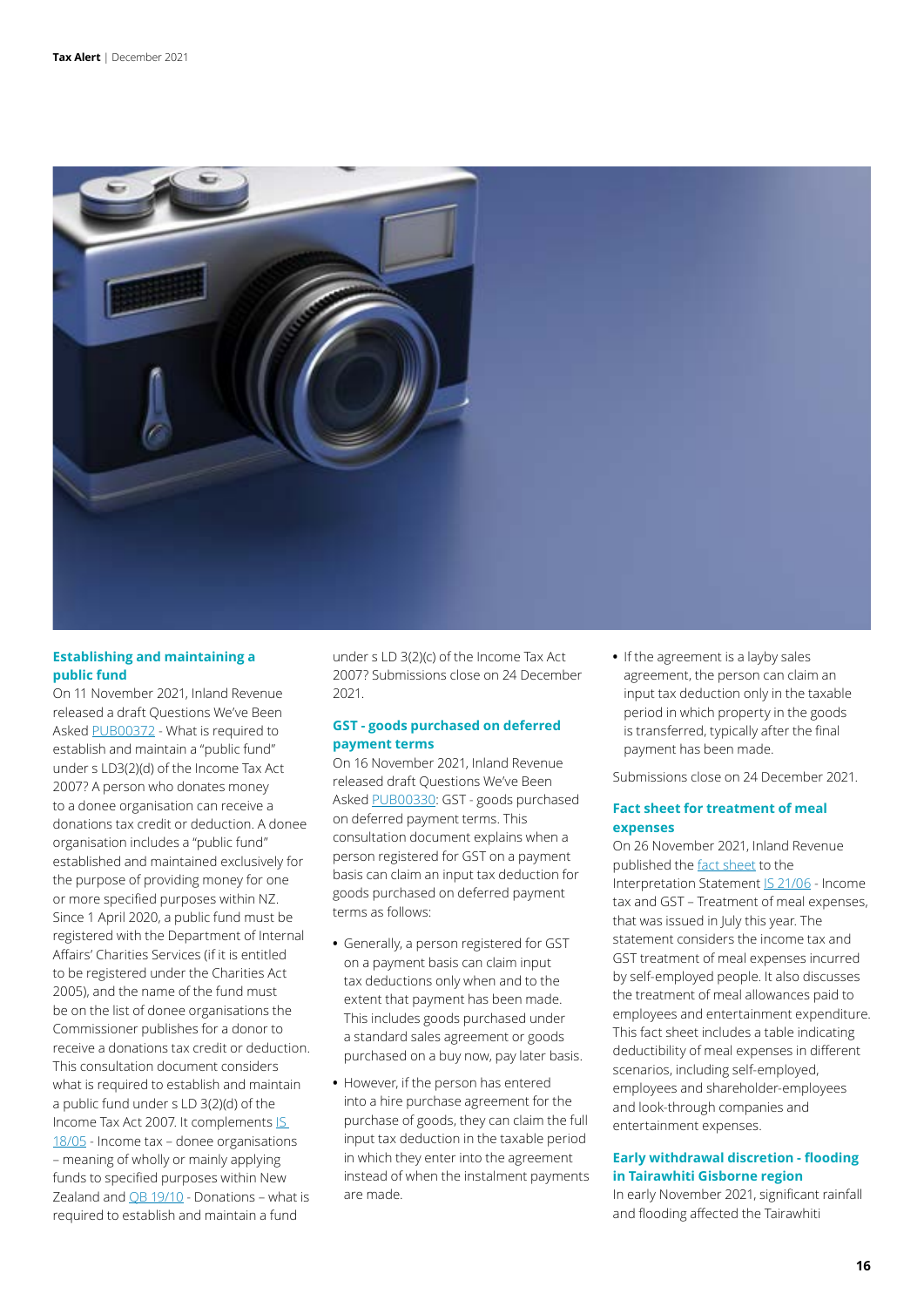

Gisborne region. Currently the event has been classified as a 'localised adverse event'. At this time the Commissioner has not exercised her 'class of case' discretion for early withdrawals from (or late deposits to) the income equalisation scheme. Taxpayers are however able to apply on a case-by-case for basis for that discretion. More Inland Revenue support for affected businesses, individuals and families can be found [here.](https://www.ird.govt.nz/updates/news-folder/flooding-in-tairawhiti-gisborne-declared-a-localised-adverse-event)

#### OECD updates

During the past month, the OECD has provided the following tax updates:

**•** On 31 October 2021, the OECD Secretary-General, Mathias Cormann, [welcomed](https://www.oecd.org/tax/oecd-secretary-general-mathias-cormann-welcomes-outcome-of-the-g20-leaders-summit.htm) the [G20 Leaders' declaration](https://g20.org/wp-content/uploads/2021/10/G20-ROME-LEADERS-DECLARATION.pdf/), recognising the historic tax agreement reached by the OECD/G20 Inclusive Framework on Base Erosion Profit Shifting (BEPS). This followed the G20 Finance Ministers and Central Bank Governors pledging support for the OECD BEPS proposal on 13 October and vowing to work together to achieve a possible 2023 start date, consistent with the OECD's implementation timeline. The Secretary-General said the OECD stands ready to facilitate the

work needed to ensure the timely and effective implementation of the twopillar solution as they're moving into the implementation phase of the agreement. Countries must move as quickly as possible to bring both pillars into effect.

- On 9 November 2021, the Tax Inspectors [Without Borders \(TIWB\) Annual Report](http://tiwb.org/resources/reports-case-studies/tax-inspectors-without-borders-annual-report-2021.pdf)  [2021](http://tiwb.org/resources/reports-case-studies/tax-inspectors-without-borders-annual-report-2021.pdf) was released. The report describes TIWB and its relevance in the context of the COVID-19 pandemic; provides details on TIWB activities, trends and achievements and provides information on results obtained and lessons learned over the past year; highlights TIWB participation at international events and the initiative's communications; and sets out the work plan for the year and provides an overview of the previous year's objectives and performance. The event ["Tackling tax avoidance and evasion](http://www.tiwb.org/resources/events/tiwb-tackling-tax-avoidance-and-evasion-in-the-post-pandemic-era-november-2021.htm)  [in the post-pandemic era"](http://www.tiwb.org/resources/events/tiwb-tackling-tax-avoidance-and-evasion-in-the-post-pandemic-era-november-2021.htm) was also held on the same date.
- **•** On 22 November 2021, The [2020](https://www.oecd.org/ctp/dispute/mutual-agreement-procedure-statistics.htm)  [Mutual Agreement Procedure \(MAP\)](https://www.oecd.org/ctp/dispute/mutual-agreement-procedure-statistics.htm)  [Statistics](https://www.oecd.org/ctp/dispute/mutual-agreement-procedure-statistics.htm) and the 2020 [MAP Awards](https://www.oecd.org/tax/dispute/mutual-agreement-procedure-awards.htm)  were presented during the [third OECD](https://www.oecd.org/tax/administration/oecd-tax-certainty-day.htm)  [Tax Certainty Day.](https://www.oecd.org/tax/administration/oecd-tax-certainty-day.htm) MAP Statistics play an important role in monitoring BEPS Action 14 minimum standard, providing an objective and global frame of reference,

as well as a country specific view. The statistics allow measurement of progress and show where further work is needed.

#### Global News Focus

#### **ATO not to extend PE Residency Transitional Position**

The ATO has recently [released](https://www.ato.gov.au/Business/International-tax-for-business/Working-out-your-residency/) their decision that after careful consideration of the current status of the COVID-19 pandemic compared to the circumstances at the start of the COVID-19 compliance approach for permanent establishments (PEs) in March 2020, including the easing of travel restrictions both in Australia and abroad, it will **not** be further extending the Compliance Approach for PEs beyond the current end date of 31 December 2021.

The ATO has separately published a minor addendum to Taxation Ruling [TR 2002/5](https://www.ato.gov.au/law/view/document?docid=TXR/TR20025/NAT/ATO/00001&PiT=20210512000001) which provides an example on the issue of temporal permanence in the context of COVID-19. This will continue to provide assurance that the ATO will take into consideration the impact of COVID-19 when determining whether a PE exists in Australia.

Note: The items covered here include only those items not covered in other articles in this issue of Tax Alert.